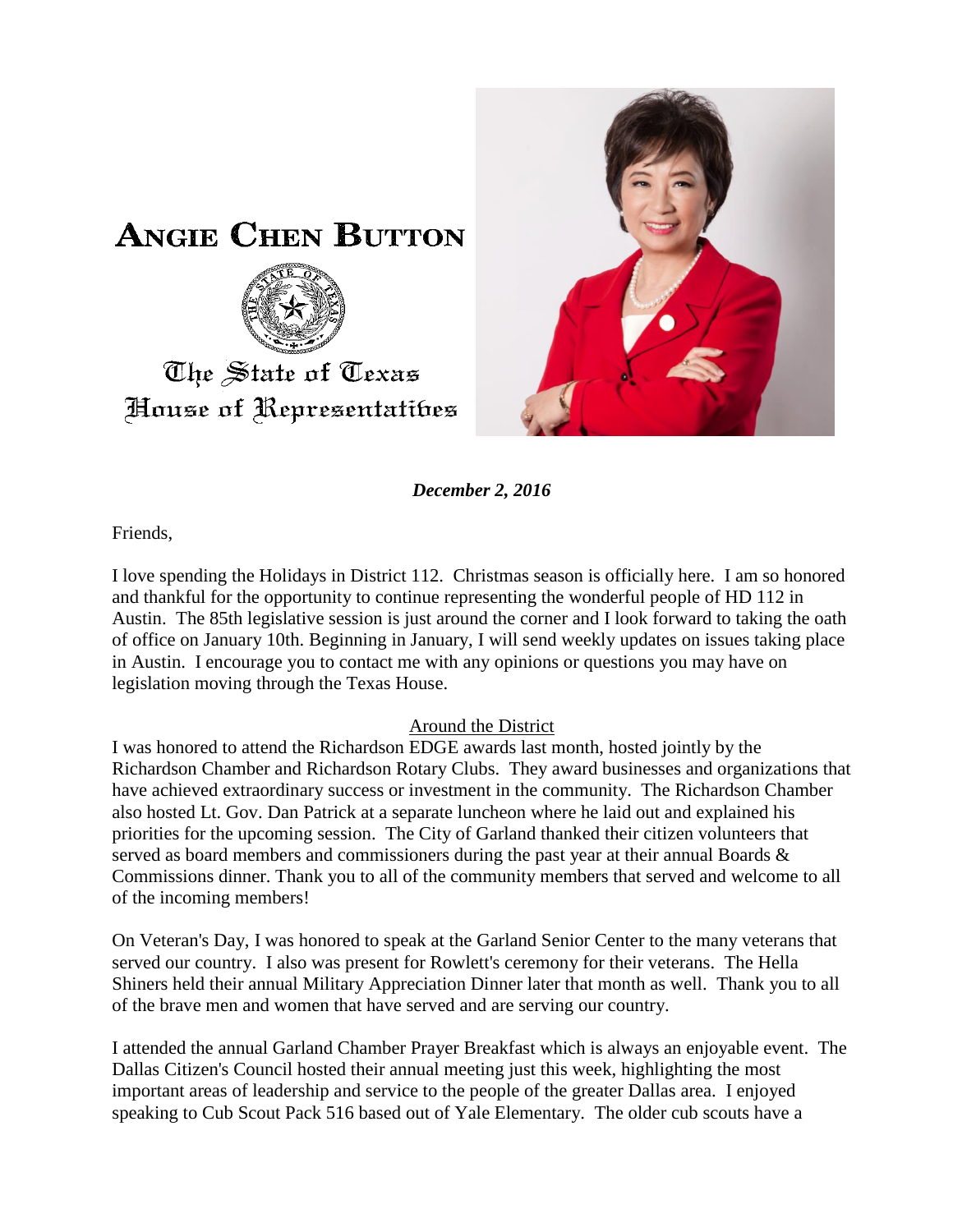requirement to meet with a government official and I was humbled to be chosen to share my story and my responsibilities with them.



**Pictured with all of the Cub Scouts of Pack 516 at Yale Elementary in Richardson.**

## District Celebration

Yesterday, I was overjoyed to host one of my favorite events of the year, the HD 112 Christmas District Celebration! I loved spending the evening with the over 100 people that attended this event filled with food, fun, presents, and laughter! This is a small gesture of thanks from the Button family to my district that has given me so much. It was a great night and I had the opportunity to spend time with all of our friends, both old and new. I hope to see even more of you at next year's event!